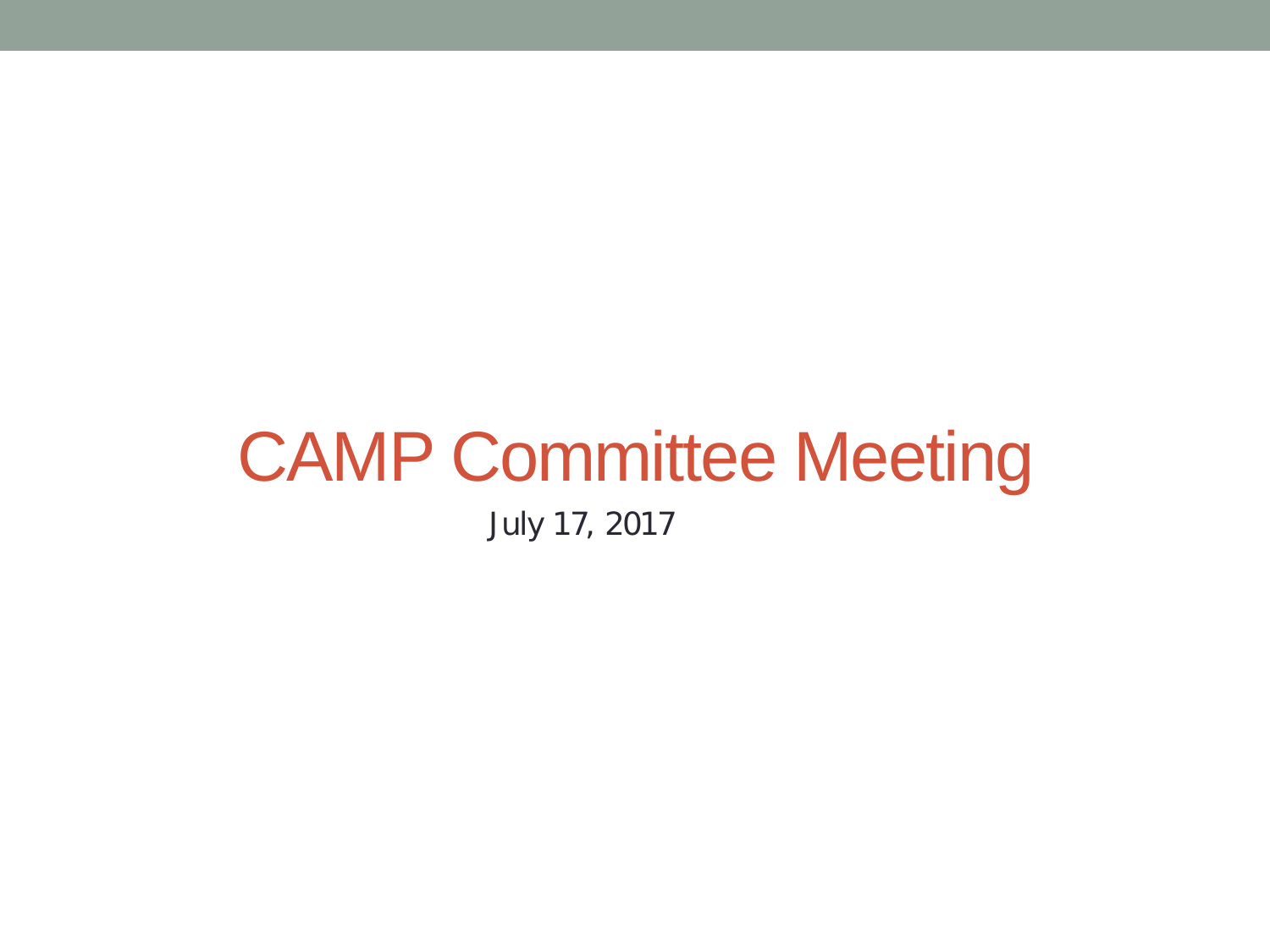### HISTORY OF FLEET FUND

- Fleet Fund reserves were established July 1, 1996
- Originally was established as actual cost Operating and Maintenance (O&M) to maintain vehicles PLUS 10% to establish Fleet Replacement Reserve
- Costs for replacement vehicles and equipment were charged dollar for dollar to each short key upon purchase
- Large purchases (over \$50,000 was the original baseline in 1996) such as Fire, Street Sweeper, Sewer Jetter were expensed through CIP (excluding FY 2007/2008)
- **In 2010 reserve fund was projected to be near \$0 in 2017/18 for all fleet equipment**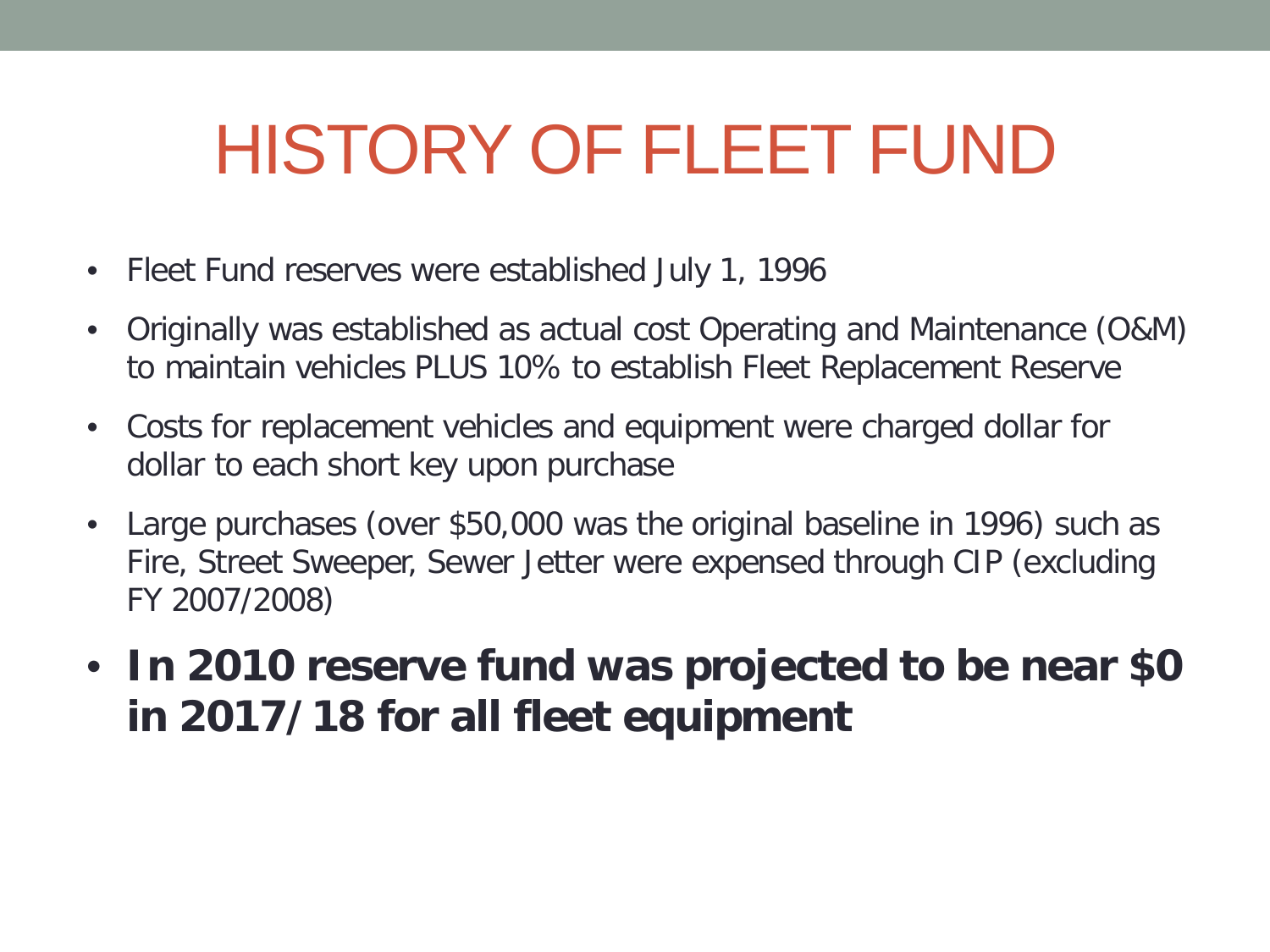#### **Fire greater than \$100K Fleet Plan - SUMMARY TABLE OF REPLACEMENT RESERVE ACCOUNT BALANCES**

| <b>FY</b>       | <b>Starting Fund Balance</b> | <b>Annual Replacement</b><br><b>Payments</b> | <b>Annual Sale of</b><br><b>Vehicles &amp;</b><br><b>Equipment</b><br>(surplus) | <b>Annual Purchases</b> | <b>Net Balance</b> |
|-----------------|------------------------------|----------------------------------------------|---------------------------------------------------------------------------------|-------------------------|--------------------|
| <b>Previous</b> |                              | \$0                                          | \$0                                                                             | \$0                     | \$630,519          |
| 2009/10         | \$630,519                    | \$0                                          | \$0                                                                             | \$0                     | \$630,519          |
| 2010/11         | \$630,519                    | \$0                                          | \$0                                                                             | \$0                     | \$630,519          |
| 2011/12         | \$630,519                    | \$217,040                                    | \$141,592                                                                       | \$556,490               | \$432,661          |
| 2012/13         | \$432,661                    | \$217,040                                    | \$38,000                                                                        | \$26,927                | \$660,774          |
| 2013/14         | \$660,694                    | \$341,000                                    | \$0                                                                             | \$109,471               | \$892,223          |
| 2014/15         | \$892,223                    | \$217,040                                    | \$0                                                                             | \$0                     | \$1,109,263        |
| 2015/16         | \$1,109,263                  | \$374,103                                    | \$5,405                                                                         | \$637,884               | \$850,887          |
| 2016/17         | \$850,887                    | \$414,711                                    | \$67,382                                                                        | \$1,347,642             | (\$14,662)         |
| 2017/18         | (\$14,662)                   | \$429,854                                    | \$0                                                                             | \$0                     | \$415,192          |
| 2018/19         | \$415,192                    | \$429,854                                    | \$0                                                                             | \$0                     | \$845,045          |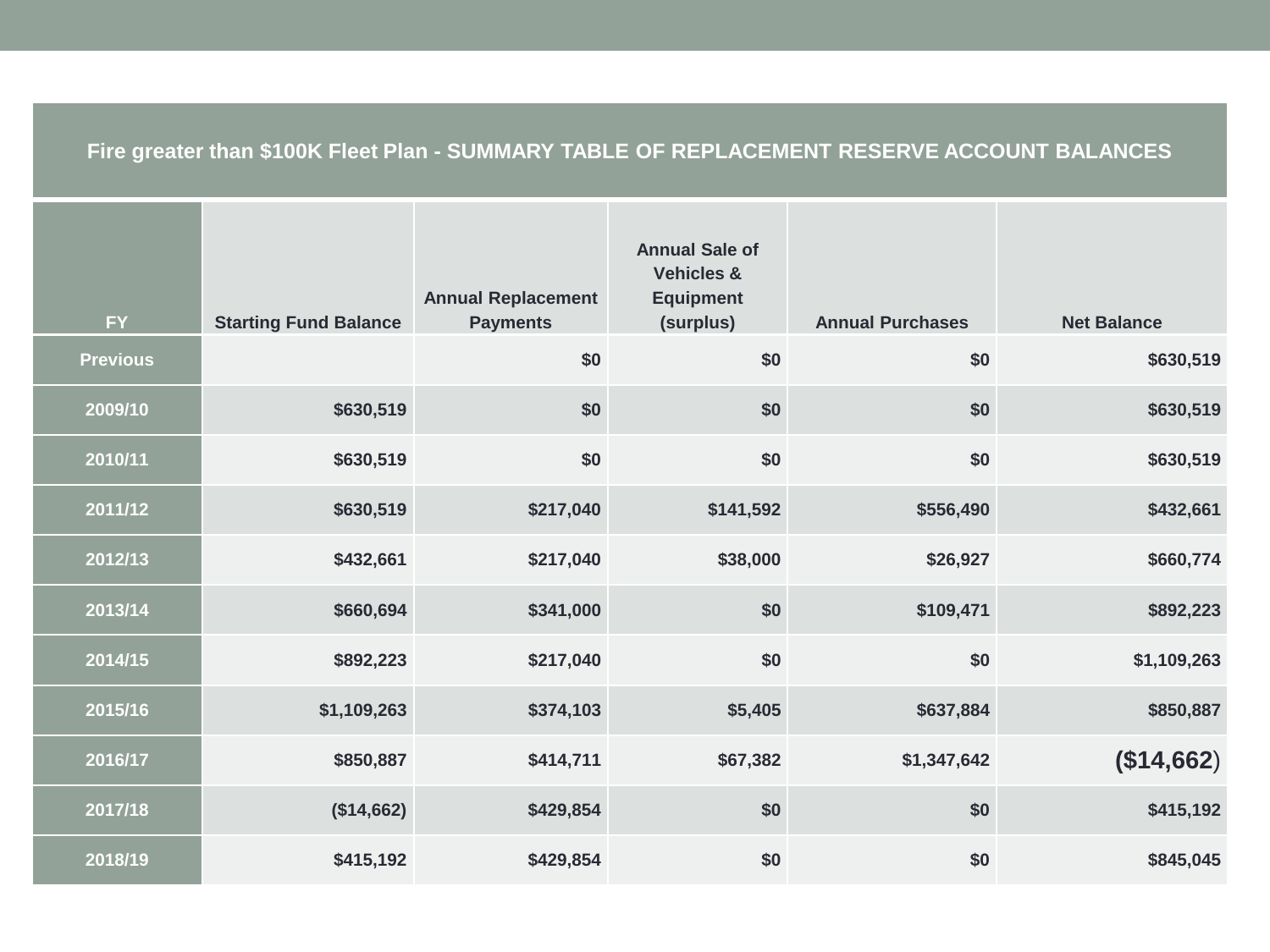#### **General Fund (no Fire greater than \$100K) Fleet Plan - SUMMARY TABLE OF REPLACEMENT RESERVE ACCOUNT BALANCES**

| FY              | <b>Starting Fund</b><br><b>Balance</b> | <b>Annual Replacement</b><br><b>Payments</b> | <b>Annual Sale of Vehicles &amp;</b><br><b>Equipment (surplus)</b> | <b>Annual</b><br><b>Purchases</b> | <b>Net Balance</b> |
|-----------------|----------------------------------------|----------------------------------------------|--------------------------------------------------------------------|-----------------------------------|--------------------|
| <b>Previous</b> |                                        |                                              |                                                                    |                                   | \$0                |
| 2009/10         | \$0                                    | \$0                                          | \$62,676                                                           | \$281,561                         | \$1,508,302        |
| 2010/11         | \$1,508,302                            | \$0                                          | \$37,871                                                           | \$236,103                         | \$1,310,070        |
| 2011/12         | \$1,310,070                            | \$0                                          | \$17,443                                                           | \$260,121                         | \$1,067,392        |
| 2012/13         | \$1,067,392                            | \$0                                          | \$34,572                                                           | \$35,815                          | \$1,075,959        |
| 2013/14         | \$1,075,959                            | \$580,330                                    | \$7,576                                                            | \$248,806                         | \$1,415,059        |
| 2014/15         | \$1,415,059                            | \$0                                          | \$57,349                                                           | \$723,363                         | \$749,045          |
| 2015/16         | \$749,045                              | \$584,559                                    | (\$47,513)                                                         | \$710,207                         | \$575,884          |
| 2016/17         | \$575,884                              | \$593,550                                    | \$60,376                                                           | \$1,207,514                       | \$22,296           |
| 2017/18         | \$22,296                               | \$878,829                                    | \$63,968                                                           | \$1,279,351                       | (\$314,259)        |
| 2018/19         | (\$314,259)                            | \$907,391                                    | \$37,943                                                           | \$758,857                         | (\$127,783)        |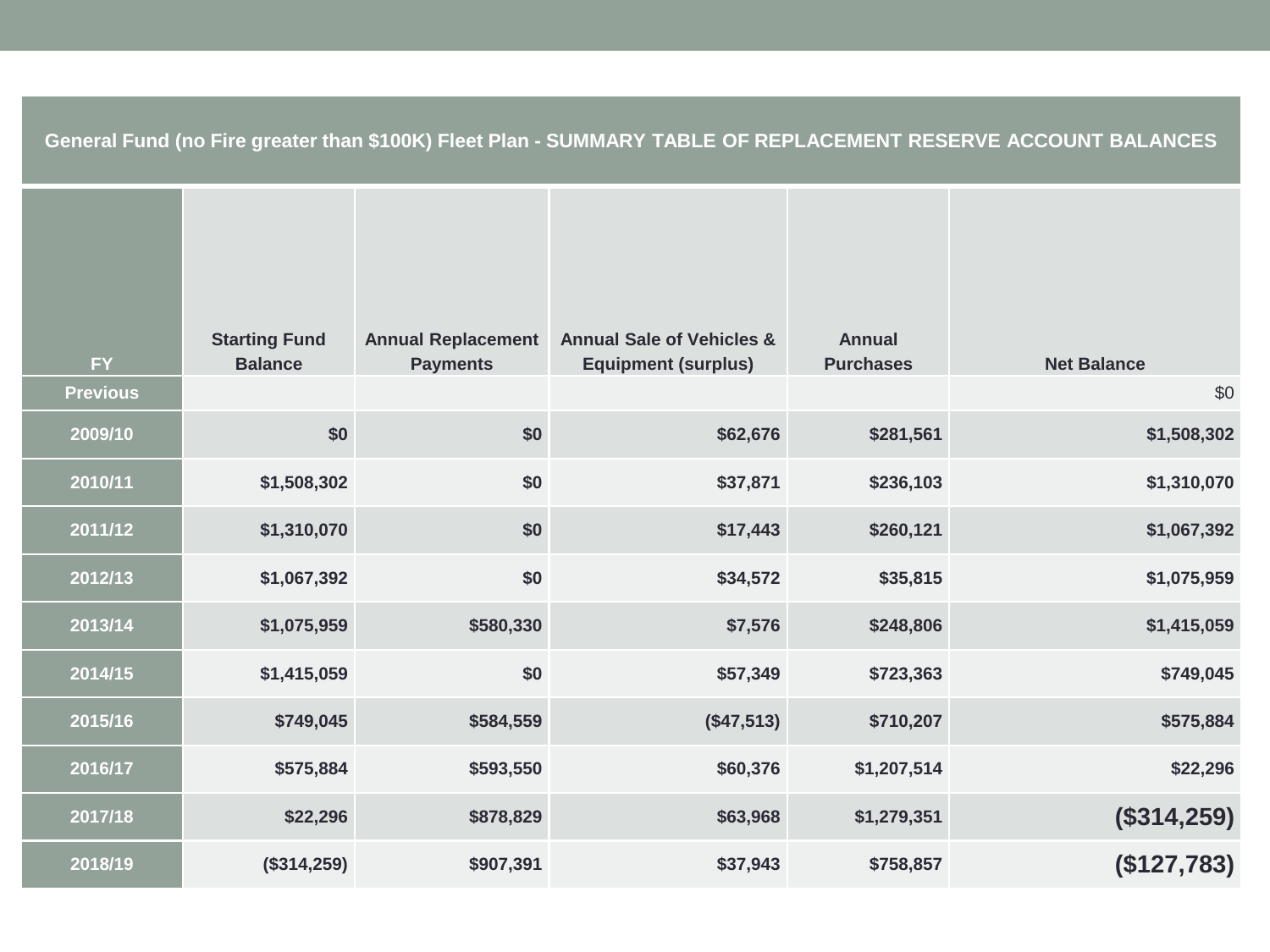## 25 YEAR FLEET REPLACEMENT PROGRAM

- Fleet Fund Plan approved for implementation commencing on July 1, 2010
- O&M charges were distributed to specific cost centers
- Established 3 separate accounts
	- o General Fund (including Fire < \$100,000) (currently broken down further into separate accounts)
	- o Fire >\$100,000 (currently includes all fire)
	- o Other Fund All Enterprise and Other Funds (currently broken into each separate account)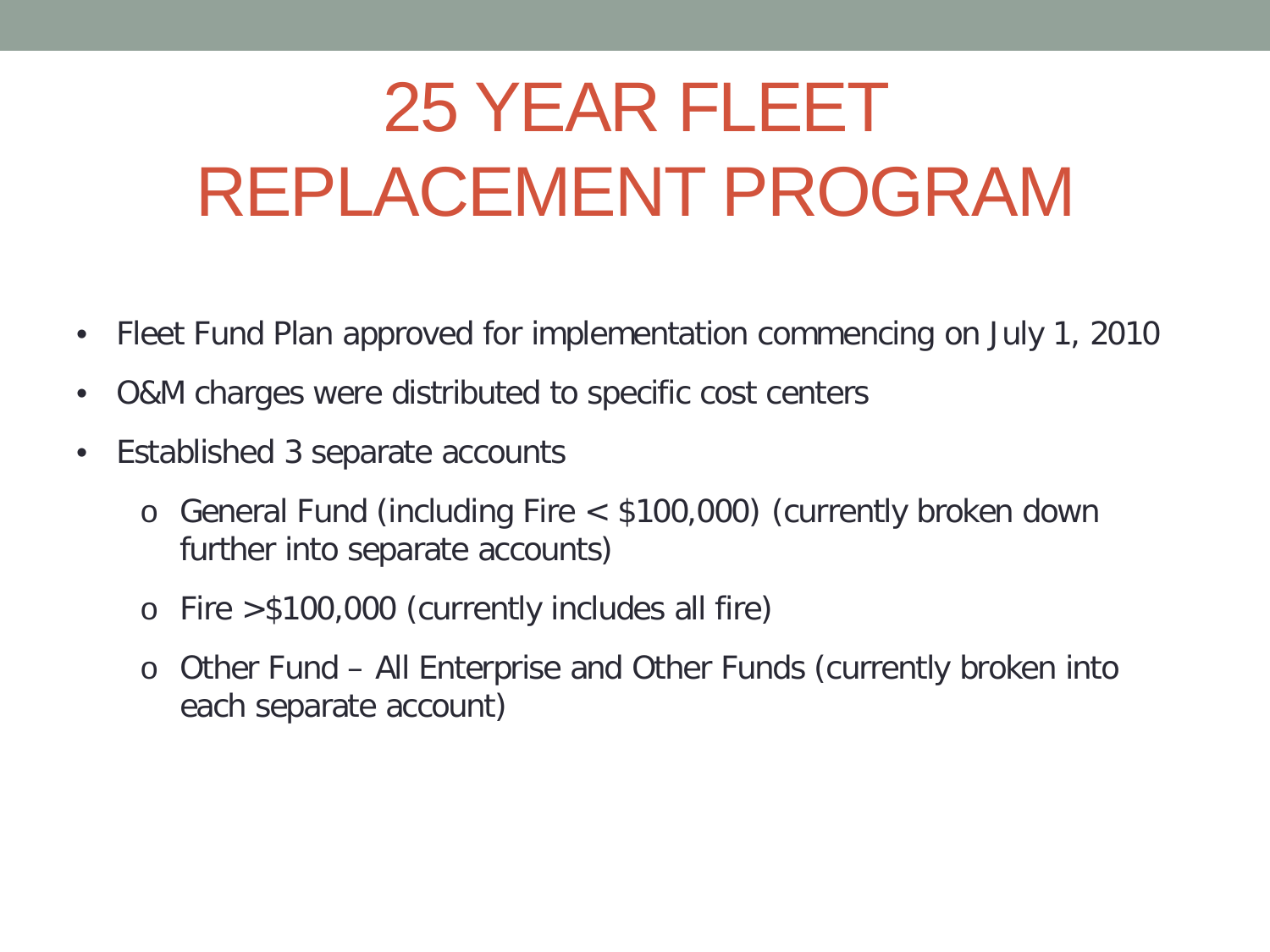## Survive \$3,000,000 reduction in funding from original plan

- Staff taking care of vehicles
- Increased purchase intervals
- Combining purchases utilizing implements
- Pool vehicles
- Shared usage
- Purchasing used vehicles
- Improved staffing plans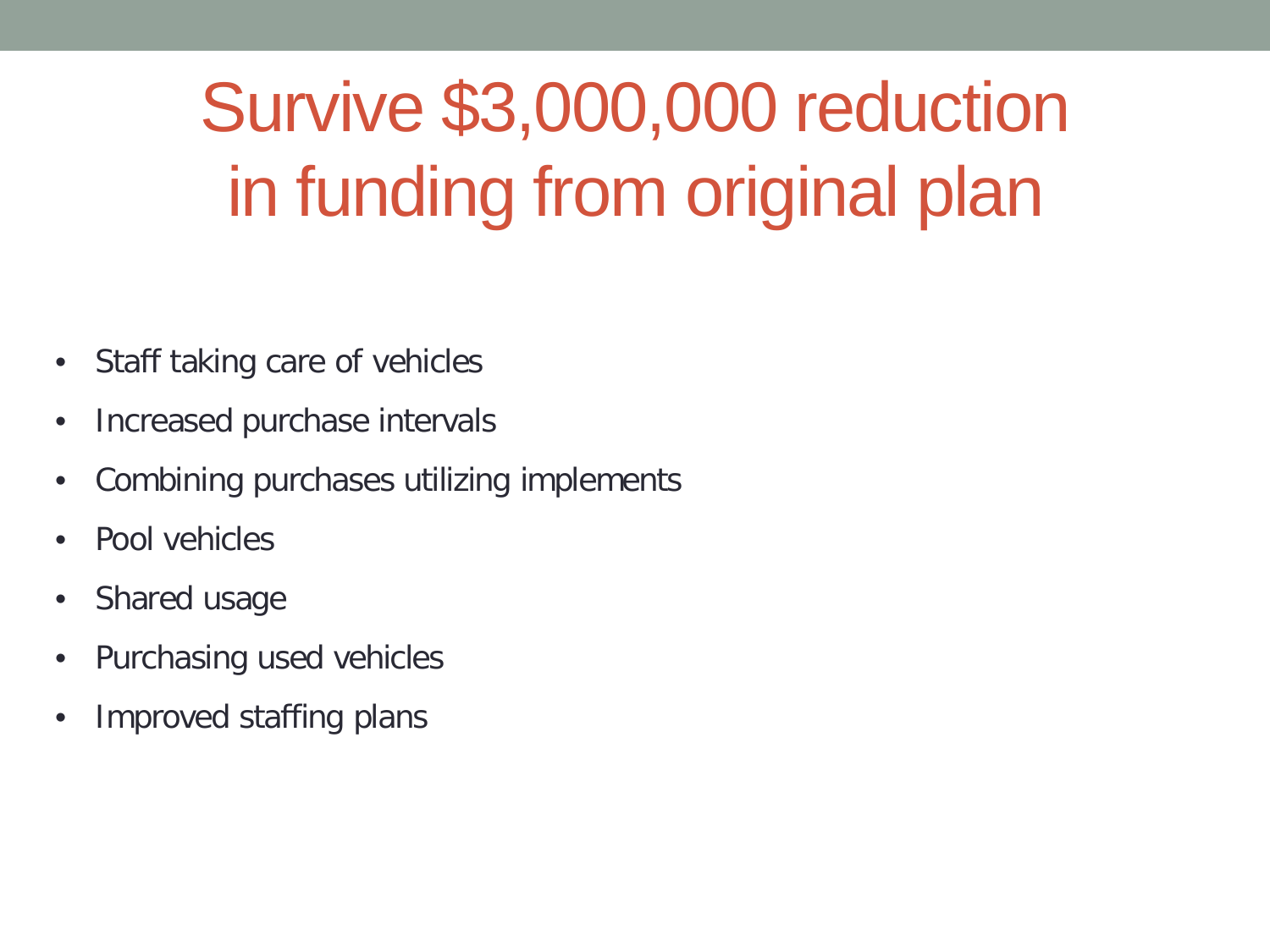|                        | <b>Current FY</b> |
|------------------------|-------------------|
| <b>Fund</b>            | 17/18             |
|                        |                   |
| <b>Fire &gt;\$100K</b> | \$1,161,924       |
| <b>General Fund</b>    | \$1,230,352       |
| <b>Airport</b>         | \$209,751         |
| <b>Sewer</b>           | \$356,809         |
| <b>Water</b>           | \$208,531         |
| <b>LPGC</b>            | \$13,432          |
| m                      | \$12,079          |
| <b>Fleet</b>           | \$20,940          |
| <b>Facility</b>        | \$49,796          |
| <b>Street Sweeper</b>  | \$394,055         |
| <b>Measure D</b>       | \$15,360          |
| <b>Fleet Shop</b>      |                   |
| <b>Equipment</b>       | \$100,000         |